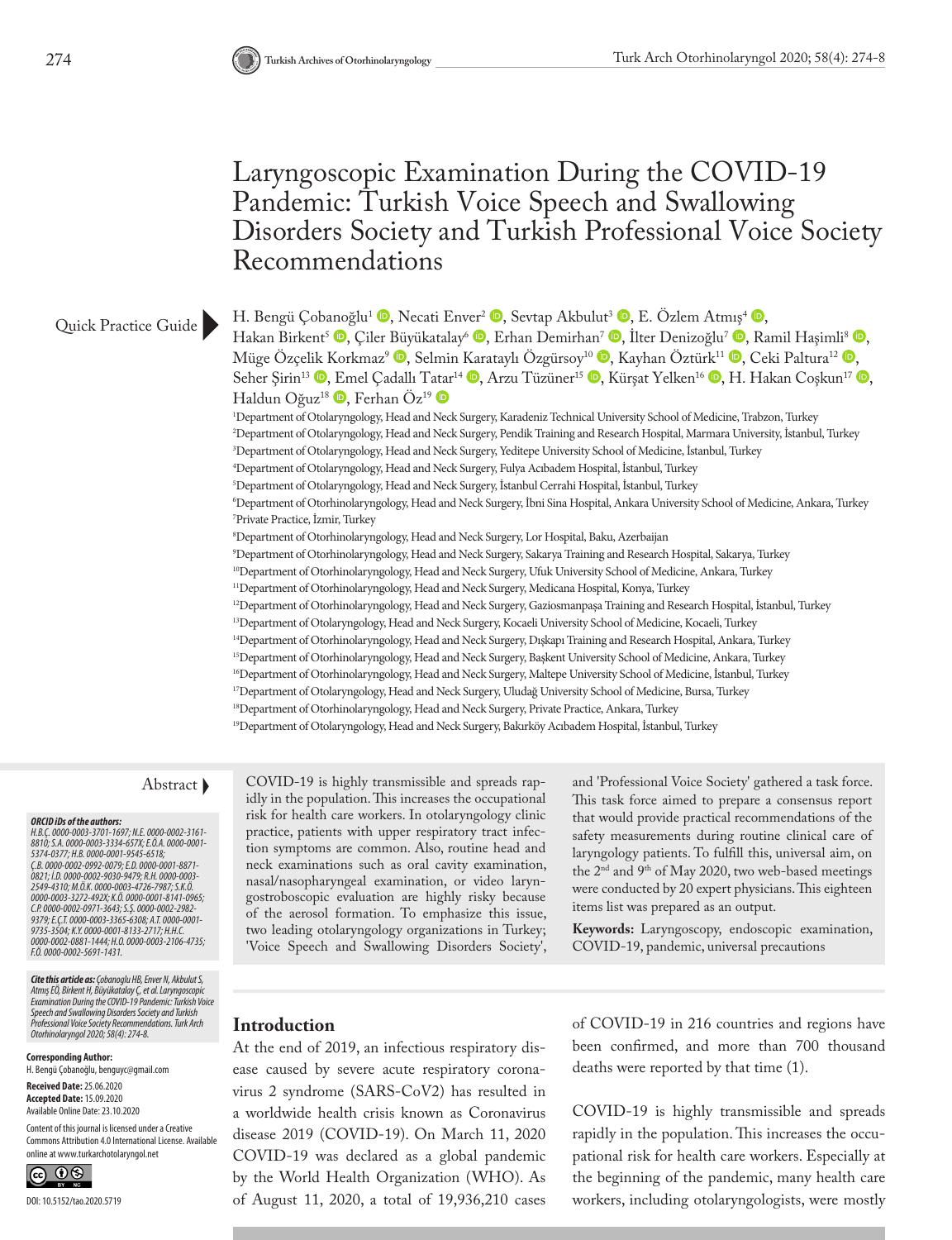infected as a result of a lack of awareness and plans for managing infections (2). Higher rates of infection in otolaryngology have been reported in many countries (3). This higher rate of infection among otolaryngologists would be expected to be lower in the post surge era. Additionally, usage of the personal protective types of equipment will help otolaryngologists to protect themselves. In contrast, the number of patients would be expected to get higher every day with getting back to their normal clinical flow in that post-surge, pre-vaccination era.

In otolaryngology practice, patients with upper respiratory tract infection symptoms are common. Also, routine head and neck examinations such as oral cavity examination, nasal/nasopharyngeal examination, or video laryngostroboscopic evaluation are highly risky for the aerosol formation (4). Furthermore, most of the otolaryngologic examinations can be a trigger for coughing and sneezing, which are also known with aerosol generation (5).

Laryngology is one of the subspecialties of otolaryngology that focuses on voice, airway, and swallowing problems. Almost every patient with laryngological symptoms deserves laryngeal evaluation with either transoral rigid laryngoscopy or transnasal flexible laryngoscopy. Rigid transoral laryngoscopy with its high-resolution image quality is very beneficial for the examination of vocal fold mucosal lesions (6). Flexible laryngoscopy is also the gold standard examination of larynx and pharynx and is one of the most commonly performed otolaryngology procedures (7). Although in a recent study the transoral and transnasal laryngoscopy was not shown as aerosol-forming procedures, both examinations still carry the risk of a higher rate of aerosol production and laryngologists will have the burden of infection during this post-surge pre-vaccination era as well as the patients (8).

Recognizing the unprecedented challenges that we are facing or continuing the clinical care, otolaryngologists and patients have concerns about the uncertainty of measures that should be taken for safety. Until scientific advances allow for treatment or prevention for this infection disease, additional cautions should be taken by physicians and health organizations. To address that issue two of the leading otolaryngology organizations in Turkey;

### **Main Points**

- At the end of 2019, an infectious respiratory disease caused by severe acute respiratory coronavirus 2 syndrome (SARS-CoV2) has resulted in a worldwide health crisis known as Coronavirus disease 2019 (COVID-19). On March 11, 2020 COVID-19 was declared as a global pandemic by the World Health Organization (WHO).
- During COVID-19 pandemic, modifications in laryngology practice are needed due to the new clinical conditions. To enlighten this situation, considering the dynamics of our health system, Turkish Speech and Swallowing Disorders Society and Professional Voice Society members organized online meetings to prepare the following suggestions by taking into consideration of current scientific papers about 'the new normal.'
- This 18 item list would be expected to serve as recommendations for the safety of patients and physicians.

'Voice Speech and Swallowing Disorders Society' and 'Professional Voice Society' gathered a task force. This task force aimed to prepare a consensus report that would provide practical recommendations of the safety measurements during routine clinical care of laryngology patients. To fulfill this aim, on the  $2<sup>nd</sup>$  and 9th of May 2020, two web-based meetings were conducted by 20 expert physicians. And this eigtheen-item list was prepared as an output.

### **Laryngoscopic Examination During the COVID-19 Pandemic**

During COVID-19 pandemic, modifications in laryngology practice are needed due to the new clinical conditions. To enlighten this situation, considering the dynamics of our health system, Turkish Speech and Swallowing Disorders Society and Professional Voice Society members organized online meetings to prepare the following suggestions by taking into the consideration of current scientific papers about 'the new normal':

- 1- All patients should maintain appropriate secure distance requirements in the waiting area. Consider removing and blocking off furniture in waiting areas to allow for secure distance (9, 10).
- 2- Maximize alcohol-based hand antiseptics vacancy and access if available. If these antiseptics are not available, encourage hand washing for staff and patients.
- 3- Laryngoscopic examinations should be planned carefully by taking the following precautions in cases that present hoarseness, shortness of breath, dysphagia, hemoptysis, and neck masses with unknown primary reasons (11).
- 4- If possible, Ear Nose Throat (ENT) examination and laryngoscopy should not be performed in the same room. The laryngoscopic examination room (LER) should have laminar airflow. If it is not available, LER should be a ventilated room. Even this is not possible, windows and doors of the room should be left open (room should be in accordance with WHO norms). If there is not such a facility, the room should be regularly and frequently ventilated (12).
- 5- Consider questioning the patient for possible COVID-19 symptoms before video laryngostroboscopic examinations. If possible, fever should be measured before taking the patient to the LER.

Patients who answer 'yes' to one or more of the following questions should be guided to the COVID-19 outpatient clinic (13):

- Have you had close contact with COVID-19 (+) patients?
- Have you had one of these (fever or chills, cough, sore throat, shortness of breath or difficulty breathing, fatigue, muscle or body aches, headache, the recent loss of taste or smell, sore throat, congested or runny nose, nausea or vomiting, diarrhea in the past 14 days)?
- 6- It is mandatory using personal protective equipment (PPE) such as N95 facemasks, eyewear/face shields, cap, and gown in laryngoscopic examinations due to the higher risk of aerosol transmission (14). A health professional should al-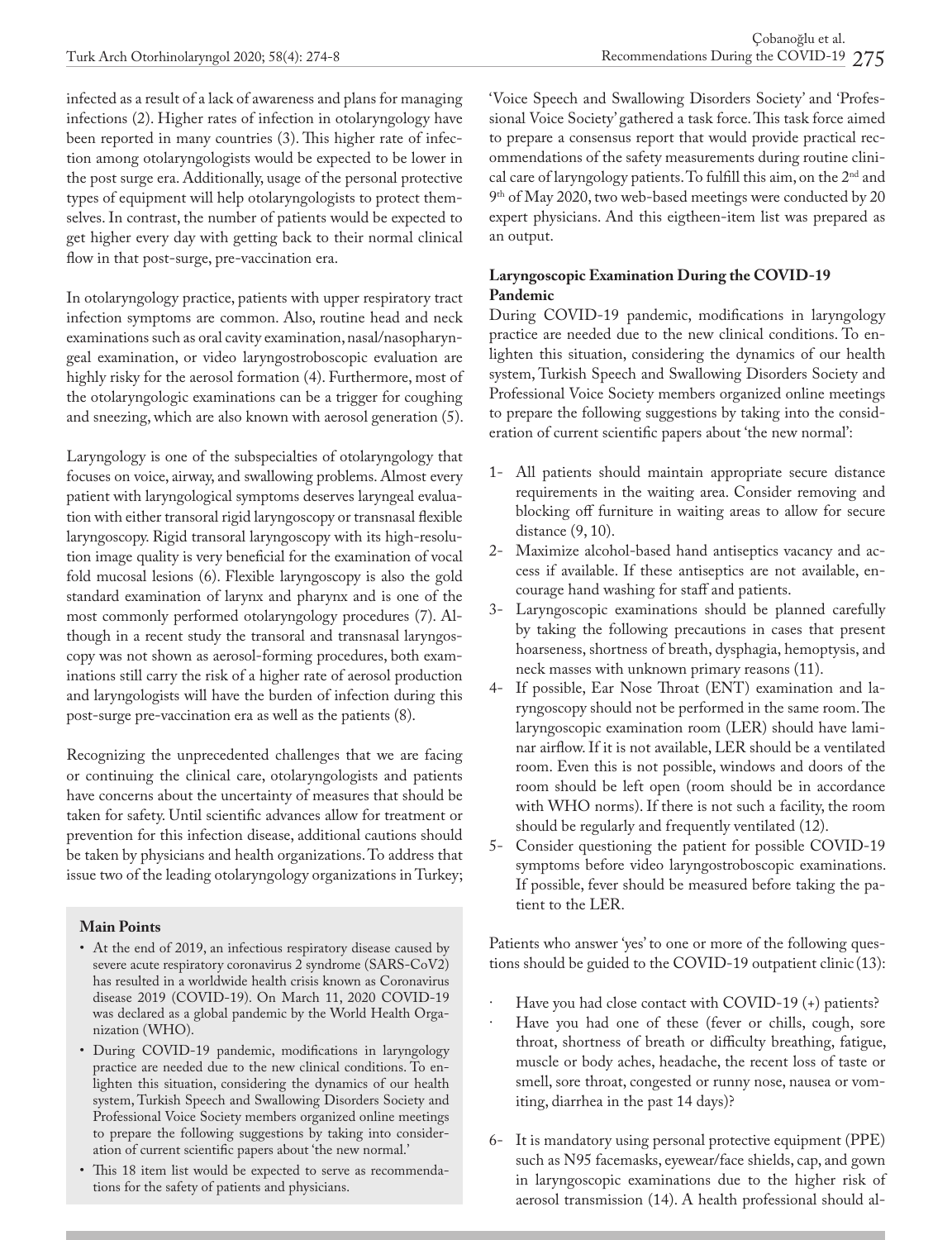ways keep in mind that the most important and crucial step of the examination is using the right personal protective equipment.

- 7- Even in the laryngoscopic examination of patients who have been diagnosed as COVID-19 (-) regarding PCR, using N95 masks are suggested for health professionals. Hand disinfection should be provided for the patient as well as for his/her companion. Gloves and the mask should be used properly (15). Consider using double gloves, take off the top one after laryngoscopic examination properly.
- 8- Laryngoscopic examination can be performed either transoral with a rigid laryngoscope or transnasal with a flexible laryngoscope. Since the transoral route is thought to have more chance to produce aerosols and droplets, flexible laryngoscopy should be preferred in most of the cases (15, 16).
- 9- Although in voice disorders, stroboscopic evaluation is an important part of the examination, it can prolong the examination time. Not initiating stroboscopy during laryngoscopy should be exercised in appropriate cases to shorten the amount of time spent for active laryngeal examination.
- 10- Keeping in mind that viral particles can easily suspend in the air, consider using a topical decongestant and anesthetic patty only in necessary cases (5, 8). Aerosol sprays are not recommended. Besides, using sterile lubricant gel is suitable



Figure 1. Nasal endoscopic examination through a punctured visor (with the permission of Department of Otorhinolaryngology, Uludağ University School of Medicine)

for flexible laryngoscopy. It shouldn't be forgotten that also the use of suction during laryngoscopy has the potential to form aerosol.

- 11- Minimize the laryngoscopic examination time in LER for the patient preferably <15 minutes not just for patients' health, but also for the other health care workers in the room. Also consider taking a history before the visit via phone, web portal, or telehealth to minimize the time which the patient spends in the clinic (3).
- 12- Consider recording all laryngoscopic examinations to avoid repeat (unless necessary) the examination of the patient (17).
- 13- The laryngologist who will perform the examination should practice secure distance rules during the examination, must wash hands properly (with soap and at least 20 seconds under running water), apply standard disinfection methods before and after the examination (18). Consider taking the patient to the LER alone or to allow only one accompanying person in case of necessity.
- 14- During transoral laryngoscopic examination, consider shifting the patient's mask upward, and consider shifting the mask downward if a transnasal examination is needed. Using a disposable otoscope tip shaped for laryngoscopy can be another alternative. Also, a modified visor can be an option for these examinations (Figure 1, 2).



Figure 2. Transoral endoscopic examination through a punctured visor (with the permission of Department of Otorhinolaryngology, Uludağ University School of Medicine)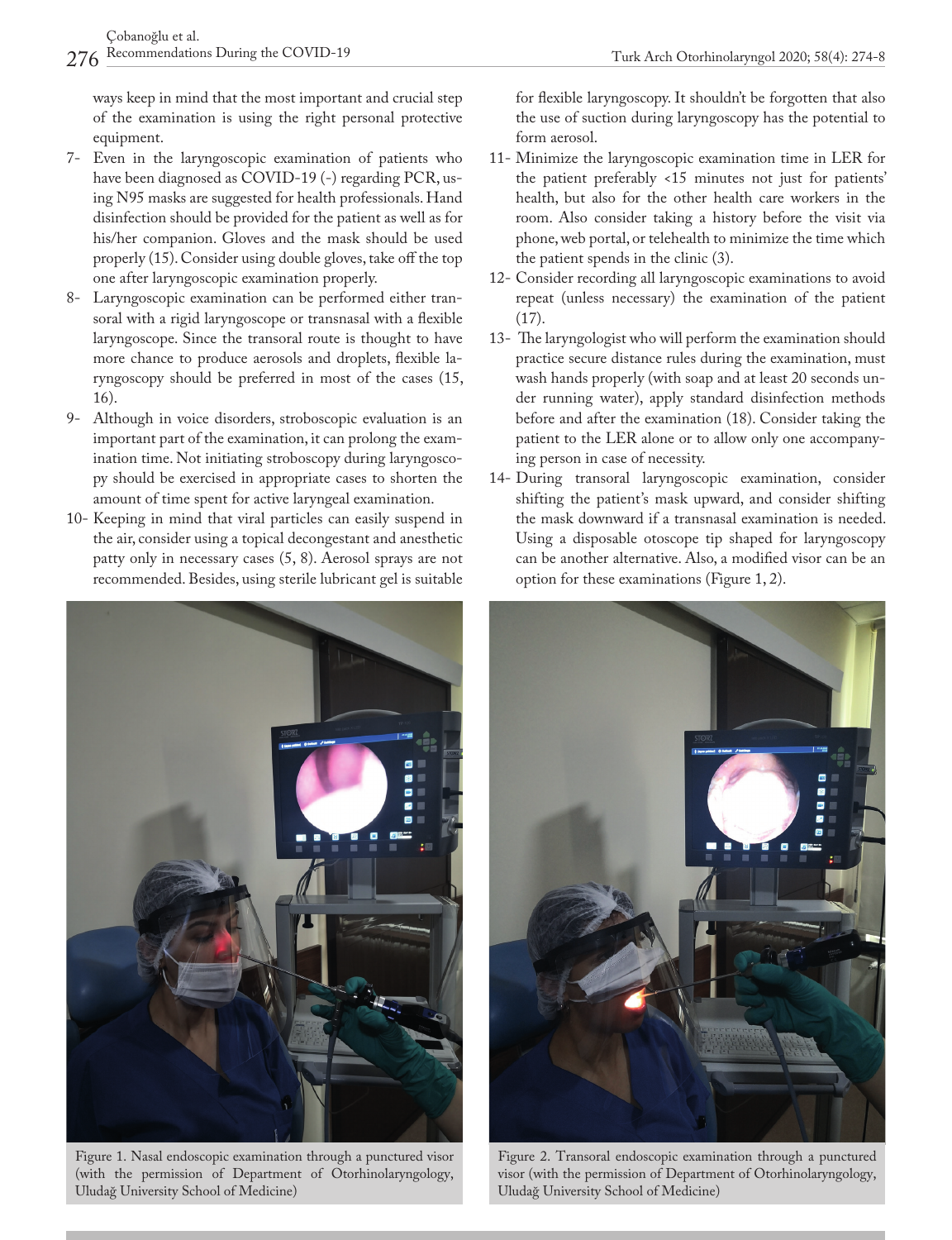- 15- The guideline of the Turkish Disinfection Antisepsis Sterilization Society considers 'laryngoscope' as a semi-critical device that requires high-level disinfection (18). According to this guideline, high-level disinfection ranges from gas sterilization with ethylene oxide to chemical sterilization with isopropyl alcohol, glutaraldehyde, chlorine dioxide, or orthophitaldehyde. Except for 70% isopropyl alcohol, all of these methods can be used to prevent viral transmission. Consider disinfecting not just the tip of the laryngoscope but completely (19). After the procedure, the laryngoscope should be removed from the room in a closed container to prevent contamination and fomite transmission. The health-care worker responsible for the disinfection of the tools should wash hands before and after the procedure.
- 16- The LER should be properly disinfected after the examination. All the surfaces that the patient or the accompany touched should be cleaned with disinfectants. It is recommended to use 2-3% hydrogen peroxide, 2-5 g/L chlorine disinfectant solutions, or 75% alcohol. According to the recommendations of the Center for Disease Control and Prevention (CDC), the time required for disinfection with isopropyl alcohol is 5 minutes, while it can take 30 minutes for disinfecting with hydrogen peroxide and other materials (20).
- 17- As an alternative method, consider the disinfection of LER with Ultraviolet-C (UV-C) light (UV-C lamps). However, unlike chloroquine and its variants, UV-C does not offer any residual disinfection capacity leaving supplies vulnerable to microbial contamination (21). Our knowledge of UV sterilization comes from previous MERS and SARS experience. Within the confines of distribution of ultraviolet light (10-400 nm), Ultraviolet-C (100-280 nm) has the highest disinfectant capacity (with a peak-effect wavelength of 265 nm) (22). Using a 15-watt UV-C lamp for 20 minutes will be sufficient in disinfection for rooms that are up to 30 sq. meters (23). Due to the side effects of UV-C on skin and cornea, caution signs must be placed in the room. Make sure that there is no one inside the room during disinfection with UV-C (24).
- 18- Considering the cleaning and disinfection time of the LER, there should be enough time between two patients that undergo laryngoscopic examination (7, 15, 17).

## **Conclusion**

This list is far away to be complete for the prevention of the spread of the infection. With the advancements in the knowledge about disease spread and efficient techniques that can be used for prevention, changes should be considered in the future. In the meantime, this consensus report would be expected to serve as recommendations for the safety of patients and physicians.

**Peer-review:** Externally peer-reviewed.

**Author Contributions:** Concept - H.B.Ç., N.E., S.A., E.Ö.A., H.B., Ç.B., E.D., İ.D., R.H., M.Ö.K., S.K.Ö., K.Ö., C.P., S.Ş., E.Ç.T., A.T., K.Y., H.H.C., H.O., F.Ö.; Design - H.B.Ç., N.E., S.A., E.Ö.A., H.B., Ç.B., E.D., İ.D., R.H., M.Ö.K., S.K.Ö., K.Ö., C.P., S.Ş., E.Ç.T., A.T., K.Y., H.H.C., H.O., F.Ö.; Supervision - H.B.Ç., N.E., S.A., E.Ö.A., H.B., Ç.B., E.D., İ.D., R.H., M.Ö.K., S.K.Ö., K.Ö., C.P., S.Ş., E.Ç.T., A.T., K.Y., H.H.C., H.O., F.Ö.; Materials - H.B.Ç., N.E., Ç.B., E.D., İ.D., R.H.; Data Collection and/or Processing - N.E., M.Ö.K., S.K.Ö., K.Ö., C.P.; Analysis and/or Interpretation - H.B.Ç., S.Ş., E.Ç.T., A.T.; Literature Search - K.Y., N.E., H.B.Ç.; Writing - H.B.Ç., N.E., S.A.; Critical Reviews - F.Ö., H.H.C., H.O.

**Conflict of Interest:** The authors have no conflicts of interest to declare.

**Financial Disclosure:** The authors declared that this study has received no financial support.

### **References**

- 1. World Health Organization (WHO). Coronavirus Disease 2019 (COVID- 19): Situation Report—146. Geneva, Switzerland. https://www.who.int/docs/default-source
- 2. Vukkadala N, Qian ZJ, Holsinger FC, Patel ZM, Rosenthal E. COVID-19, and the otolaryngologist: preliminary evidence-based review. Laryngoscope. 2020 Mar 26. doi: 10.1002/lary.28672. [Epub ahead of print].
- 3. Chan JYK, Wong EWY, Lam W. Practical aspects of otolaryngologic clinical services during the 2019 novel coronavirus epidemic: an experience in Hong Kong. JAMA Otolaryngol Head Neck Surg. 2020; 146: 519-20.
- 4. Workman AD, Jafari A, Welling DB, Varvares MA, Gray ST, Holbrook EH, et al. Airborne aerosol generation during endonasal procedures in the era of COVID-19: risks and recommendations. Otolaryngol Head Neck Surg 2020; 163: 465-70.
- 5. Tran K, Cimon K, Severn M, Pessoa-Silva CL, Conly J. Aerosol generating procedures and risk of transmission of acute respiratory infections to healthcare workers: a systematic review. PloS one. 2012; 7: e35797.
- 6. Chummun S, Winter SC, Draper MR. Prospective, randomized, single- blinded study comparing the use of a flexible nasendoscope and a rigid laryngoscope in outpatient laryngeal and pharyngeal examinations. J Otolaryngol Head Neck Surg 2009;38:1- 5.
- 7. Rameau A, Young VN, Amin MR, Sulica L. Flexible laryngoscopy and COVID-19. Otolaryngol Head Neck Surg 2020; 162: 813-5.
- 8. Rameau A, Lee M, Enver N, Sulica L. Is office laryngoscopy an aerosol-generating procedure? Laryngoscope. 2020. doi: 10.1002/ lary.28973. [Epub ahead of print].
- 9. Saadi RA, Bann DV, Patel VA, Goldenberg D, May J, Isildak H. A commentary on safety precautions for otologic surgery during the Covid-19 pandemic. Otolaryngol Head Neck Surg. 2020; 162: 797-9.
- 10. https://covid19bilgi.saglik.gov.tr/depo/rehberler/COVID-19\_ Rehberi.pdf?type=file
- 11. https://www.cdc.gov/coronavirus/2019-ncov/symptoms-testing/ symptoms.html
- 12. Özel F, Hançer Z. Hastanelerde iklimlendirme sistemleri. Tesisat Mühendisleri Dergisi 2005; 89: 27-42.
- 13. https://covid19bilgi.saglik.gov.tr/depo/formlar/COVID19-VA-KA-SORGULAMA-KILAVUZU-A4\_1.pdf
- 14. Wahidi MM, Lamb C, Murgu S, Musani A, Shojaee S, Sachdeva A, et al. American Association for Bronchology and Interventional Pulmonology (AABIP) statement on the use of bronchoscopy